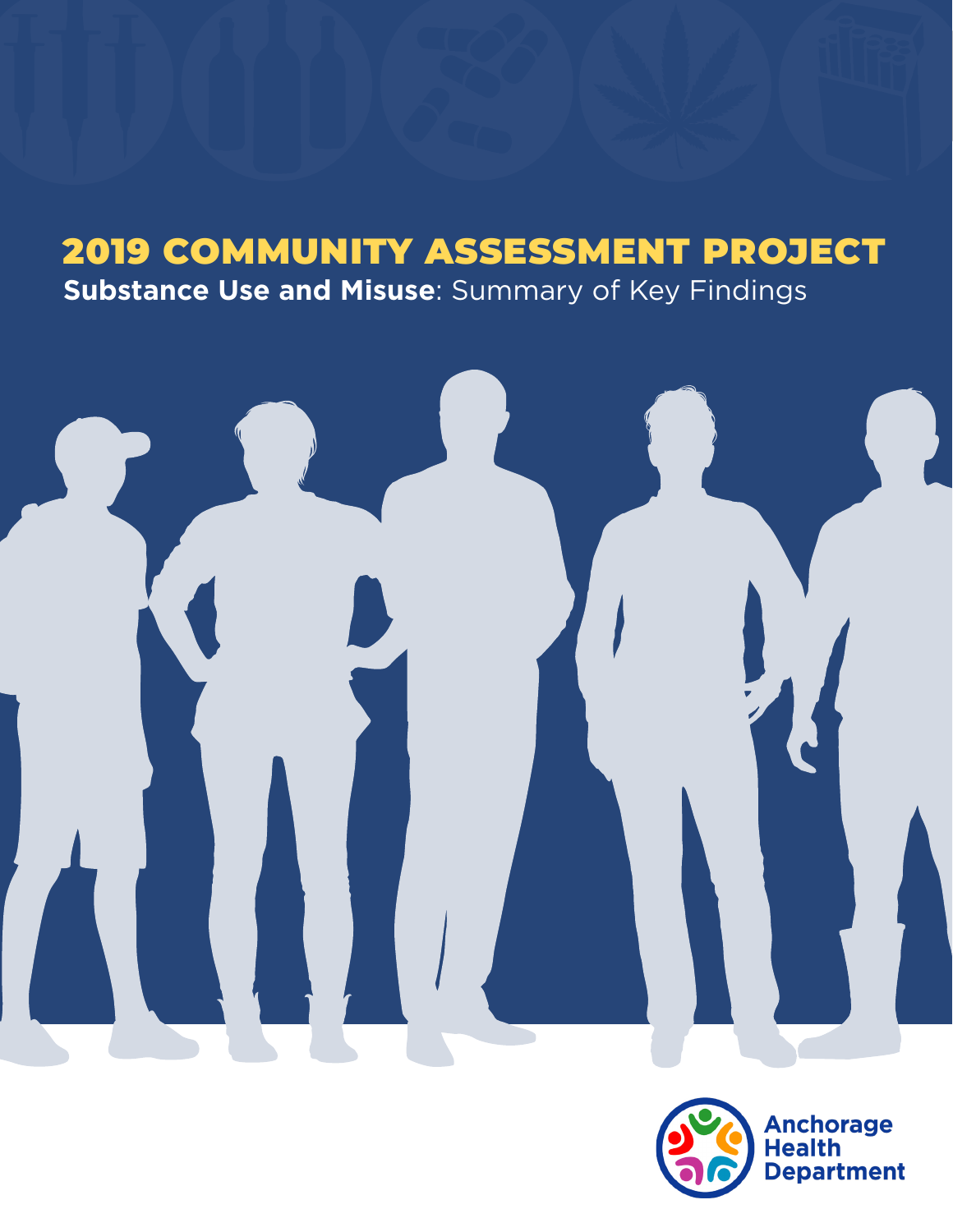# ANCHORAGE IS A VIBRANT CITY.

A place that people call home. We live here for the beautiful scenery, accessible outdoors, community connection and frontier spirit that defines Alaska. The Anchorage Health Department (AHD)'s vision is for Anchorage to become the safest and healthiest city in the United States. However, substance misuse remains one of the top concerns for our community, pointed to in both health needs assessments and community conversations. Substance misuse and related addiction is having a negative emotional and financial impact on our city.

In the fall of 2018, AHD set out to better understand the data and community understanding of the substance misuse problem. The purpose of this assessment is to provide in one location a collection of the quantitative and qualitative data, literature and potential policy recommendations available to our community. The data is the most current available. Where access to local level data was available, it was included. This goal of this report is to encourage dialogue, establish strategies, and create pathways to successful regulatory changes. Ultimately, AHD seeks to encourage the community to better understand how substance misuse, specifically the eight findings below, are impacting us.

This assessment would not have been possible without the partnership with the Alaska National Guard Counterdrug Support Program, State of Alaska Office of Substance Misuse and Addiction Prevention, Project HOPE, Volunteers of America, Healthy Voices Healthy Choices Coalition and Recover Alaska.

The MOA Health and Human Services Commission was integral in the policy analysis and prioritization process, which will shape and advance policies to help address some of the substance use issues in our community.

We would like to thank the staff at the Anchorage Health Department, many community partners, agencies, organizations, community groups, and individuals that generously contributed their time, energy, and knowledge to this assessment. Your expertise, insight, and dedication are deeply appreciated.

It will take the whole community working together to change the current trends and consequences associated with substance misuse.

### **SUMMARY OF FINDINGS**

- **1.** Alcohol is the substance of highest use and misuse in Anchorage.
- **2.** Preliminary 2018 mortality data indicates decreases in all drug overdose mortality citywide.
- **3.** Methamphetamine on the rise.
- **4.** Addiction rates of Alaskan youth are the highest in the nation.
- **5.** Anchorage high school students primarily misuse alcohol, vapes (either flavoring, nicotine, or marijuana), marijuana, tobacco, and prescription medicine.
- **6.** Stigma surrounding substance use and addiction is high in the community.
- **7.** The lack of behavioral and psychiatric health services exacerbates the substance misuse crisis.
- **8.** There is a lack of substance misuse treatment options in Anchorage.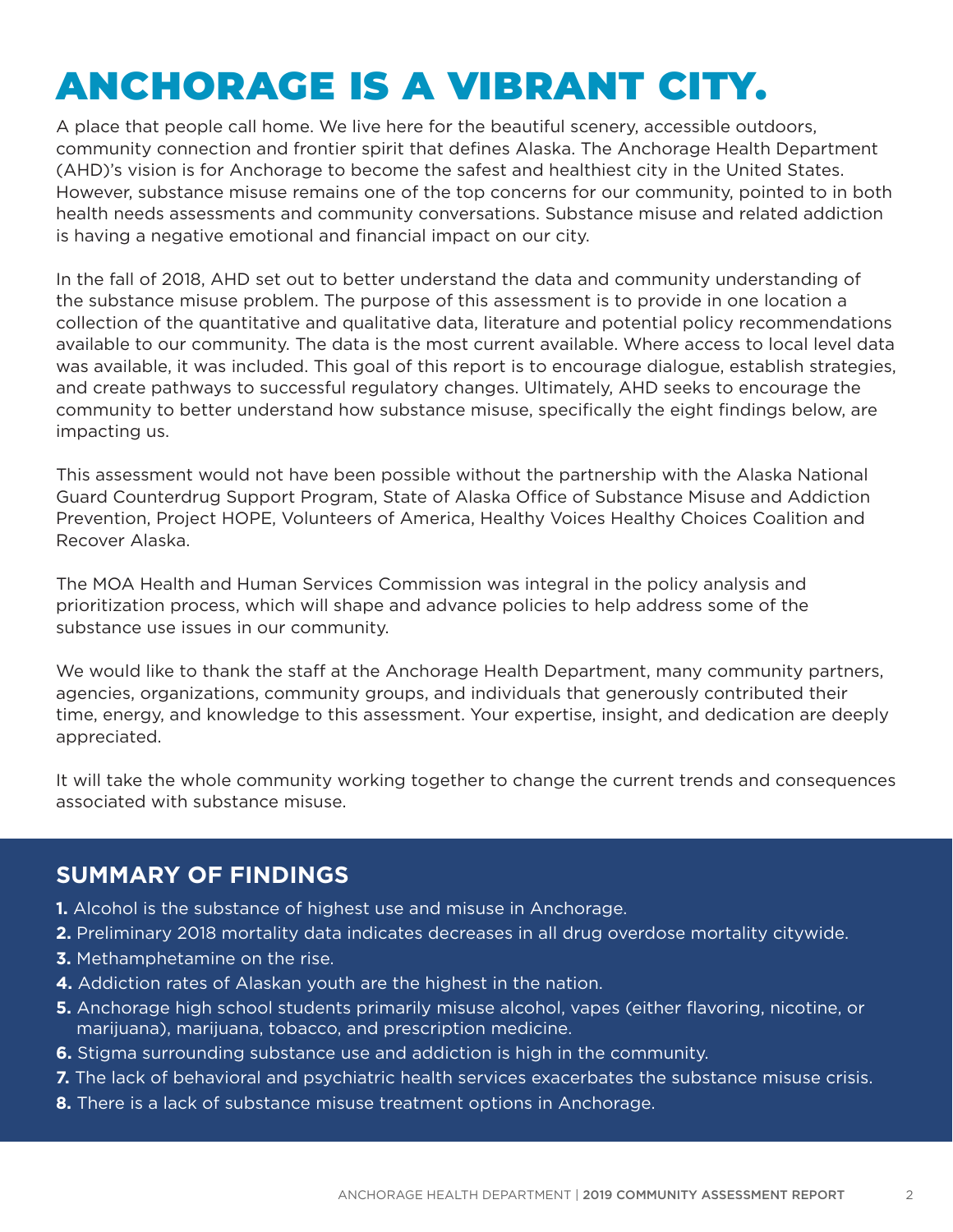## **ALCOHOL IS THE SUBSTANCE OF HIGHEST USE AND MISUSE IN ANCHORAGE.**

Alcohol use among youth has been decreasing nationally as well as in Alaska and Anchorage for over 10 years and Anchorage adult consumption rates of alcohol mirror national rates. However, alcohol is still the substance of highest use and misuse in the community, and the rates of alcohol addiction and alcohol-induced mortality are higher in Anchorage than they are nationally. Alcohol use disorder is the most common form of addiction among Alaskans age 18 and older.





Addiction is a chronic relapsing brain disease. People argue that you have a choice and that it is a moral issue. Not if your brain is hijacked.

### COMMUNITY HEALTH SPECIALIST

### Behavioral/Psychiatric Disorder Poisoning/drug ingestion & substance/drug abuse Chief complaint is alcohol intoxication & nothing else

Alcohol abuse tends to lose focus – it has been overshadowed by the opioid epidemic – but it is by far our biggest problem. FIRST RESPONDER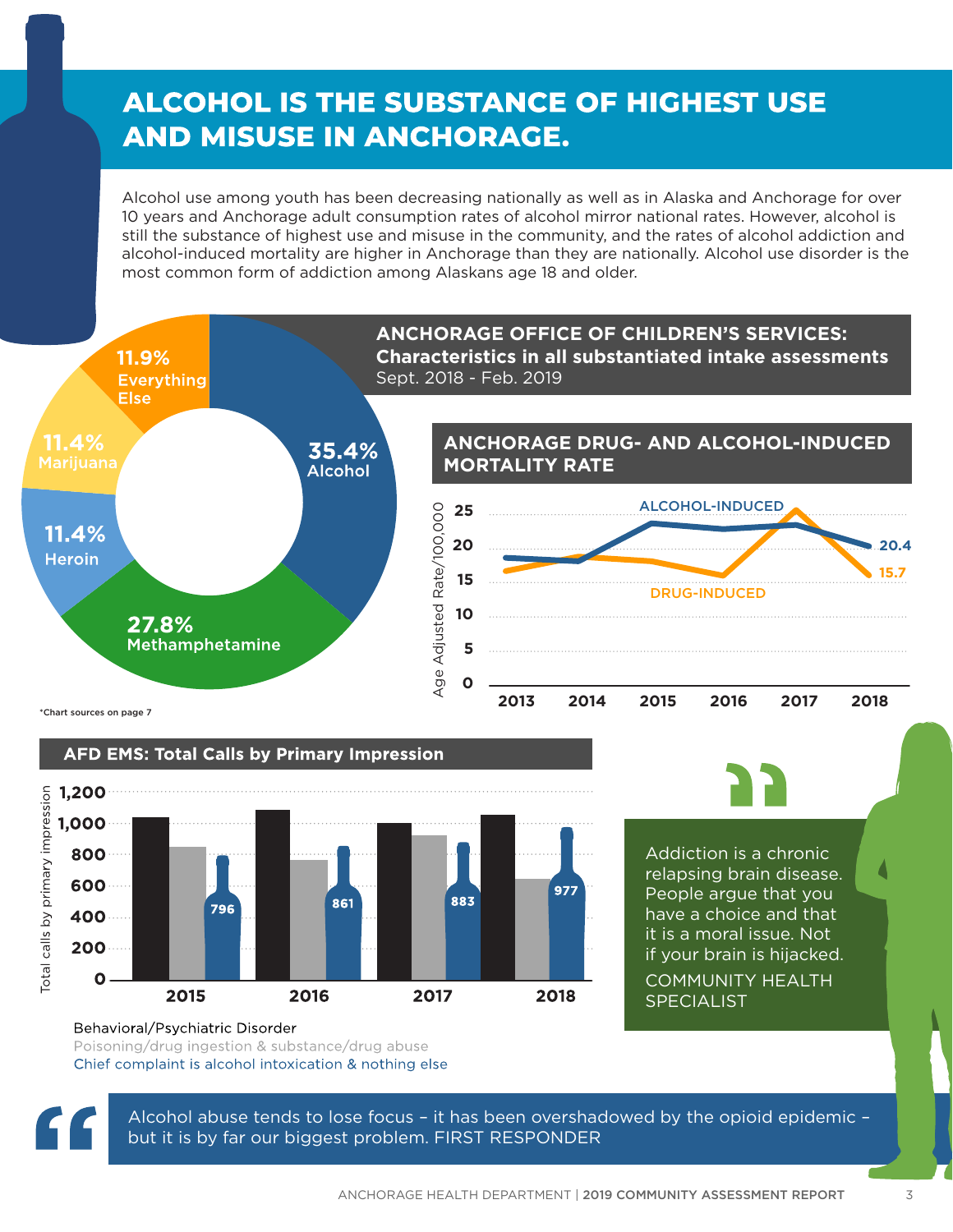## **PRELIMINARY 2018 MORTALITY DATA INDICATES DECREASES IN** ALL DRUG OVERDOSE MORTALITY CITYWIDE.

Preliminary data suggests that all drug overdose mortality fell significantly in Anchorage from 2017-2018. It appears that prescription opioid misuse is declining in the city, but there is little evidence to suggest that heroin or synthetic opioid use and misuse are declining.



It is difficult to point precisely to one factor that can explain these decreases in overdose mortality in 2018. However, Narcan (the opioid overdose reversal medication) distribution, decreasing opioid prescription rates, increased awareness around opioid addiction in the community, and the possibly lower levels of Fentanyl in Alaska (compared to other parts of the nation) may have all contributed.

## **METHAMPHETAMINE USE IS ON THE RISE.**

From 2013-2018, the methamphetamine-related overdose mortality rate in the city rose 233%, while all other drug mortality rates declined over this period (after a spike in 2017).

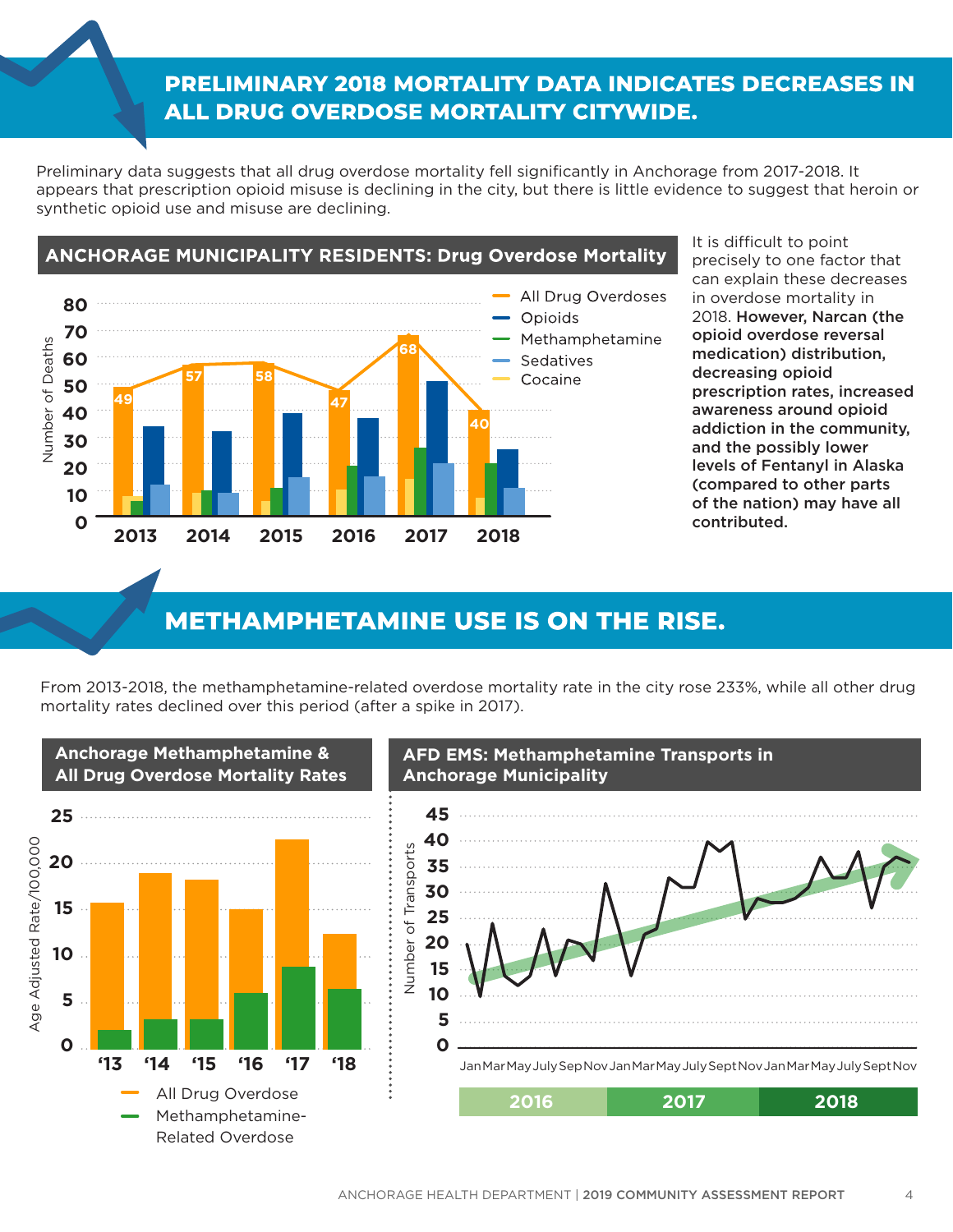## **ADDICTION RATES OF ALASKAN YOUTH ARE THE HIGHEST IN THE NATION.**



Alaska had the highest rate in the nation of substance use disorder (SUD) in 2016-2017 among 12-17 year olds. Even when alcohol is removed from the category of substance use disorder, Alaska had the highest estimated rate of illicit drug use disorder among 12-17

year olds. While alcohol use disorder is the most common form of addiction among Alaskans 18 and older, the data indicates that illicit drugs and marijuana play a larger role in SUDs among youth in the state.

### **Substance Use Disorder in Past Year, Age 12-17: Top 5 States (2016-17)**

## **#1 Alaska 6.54% 4.55%**

| #2 <b>Montana</b> | 6.30% |
|-------------------|-------|
| #3 New Mexico     | 6.01% |
| #4 Colorado       | 5.60% |
| #5 South Dakota   | 5.59% |

**Substance Use Disorder** is defined as meeting criteria for illicit drug dependence or abuse based on DSM-IV definitions. **Includes:** alcohol, prescription psychotherapies, marijuana, cocaine, heroin, hallucinogens, inhalants, methamphetamine.

### **Illicit Drug Use Disorder in Past Year, Age 12-17: Top 5 States (2016-17)**

| #1 Alaska 4.55% |          |
|-----------------|----------|
| #2 Nevada       | $4.17\%$ |
| #3 Washington   | 4.16%    |
| #4 New Mexico   | 4.11%    |
| #5 Vermont      | 3.99%    |

**Illicit Drug Use Disorder** is defined as meeting criteria for illicit drug dependence or abuse based on DSM-IV definitions. **Includes:** prescription psychotherapies, marijuana, cocaine, heroin, hallucinogens, inhalants, methamphetamine.

### **ANCHORAGE HIGH SCHOOL STUDENTS PRIMARILY MISUSE ALCOHOL, VAPES, MARIJUANA, TOBACCO & PRESCRIPTION MEDICINE.**

Mirroring national trends, alcohol use among Anchorage youth has been declining for over a decade while electronic cigarette (vape) usage appeared in teenage populations within the last several years. Marijuana use is increasing in the Municipality among both high school students and adults, and the use of prescription opioids and benzodiazepines is prevalent among youth.

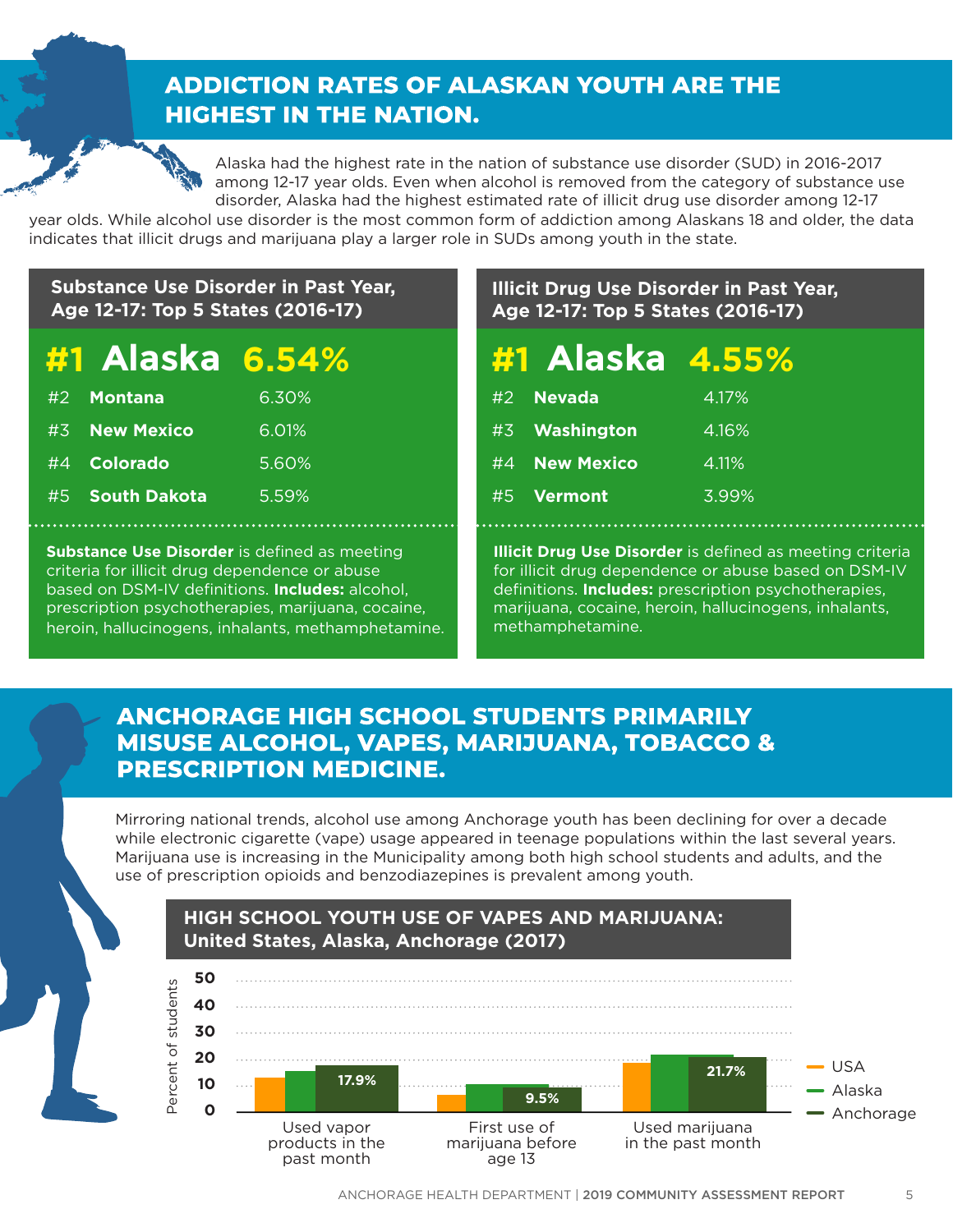### **2017 ANCHORAGE HIGH SCHOOL STUDENTS: Ever Used or Tried in Lifetime**



## STIGMA SURROUNDING SUBSTANCE USE AND ADDICTION **IS HIGH IN THE COMMUNITY.**

"

Stigma around substance use takes many forms and manifests in nuanced ways in Anchorage. This includes significant stigma around syringe services programs, medication assisted treatment, Narcan, and addiction in general as a moral failing. Stigma prevents people from accessing treatment and can isolate individuals and families.

There's a misconception that they will use as much heroin as possible just to go to the edge, then use Narcan to reverse the overdose. Most patients here aren't getting high, they are using enough not to get sick. TREATMENT PROVIDER

ANCHORAGE HEALTH DEPARTMENT | 2019 COMMUNITY ASSESSMENT REPORT 6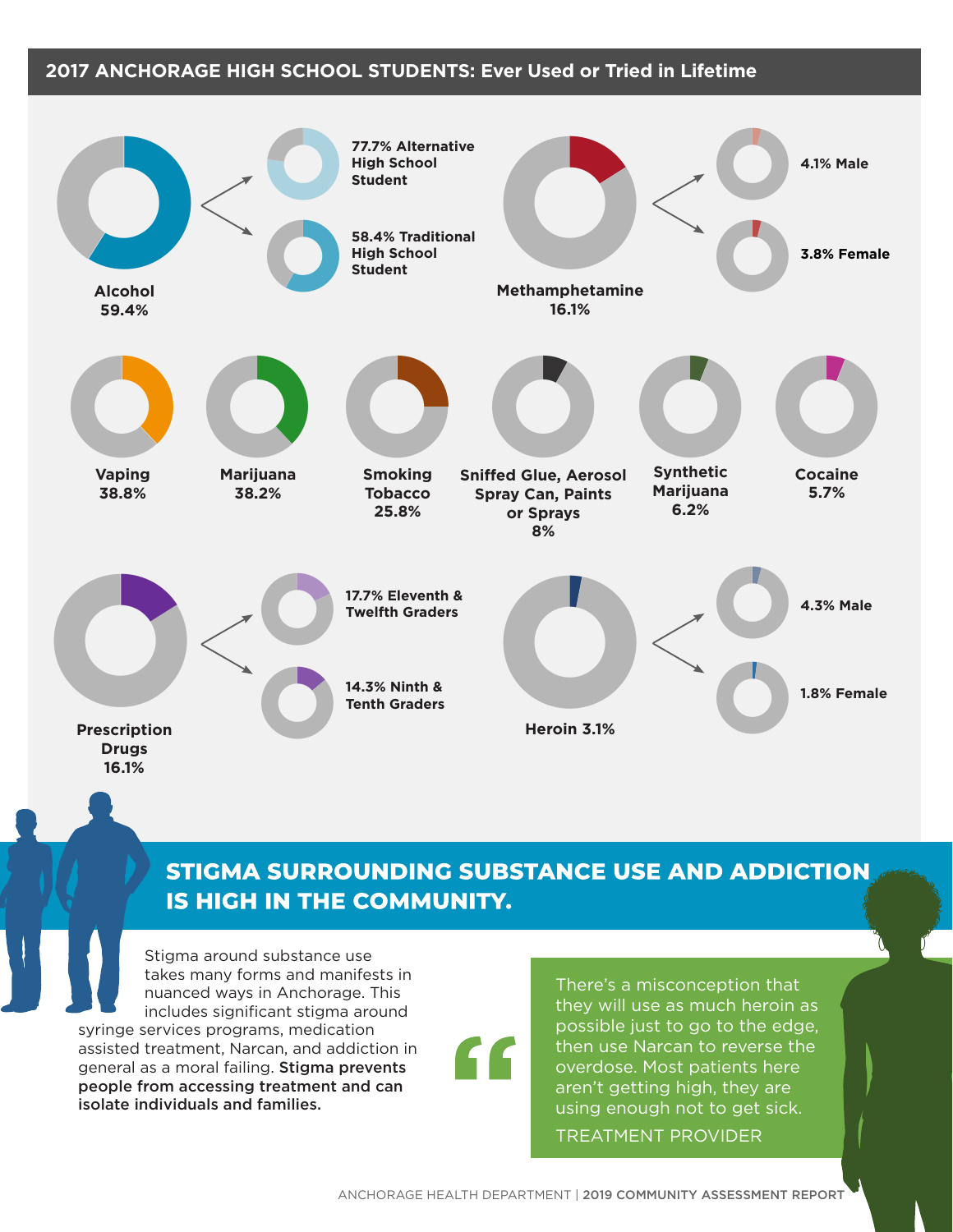## THE LACK OF BEHAVIORAL AND PSYCHIATRIC HEALTH **SERVICES EXACERBATES THE SUBSTANCE MISUSE CRISIS.**

Alaska has a high rate of suicide mortality and suicide ideation, and Alaskans experience higher rates of serious mental illness than the national average. There is a wide gap between the number of people experiencing mental health crises and the number of people receiving mental health services.

"

This can complicate and reinforce substance use and addiction in Anchorage, as substance misuse can both be a coping mechanism for mental illness as well as cause or exacerbate existing behavioral health issues.

## **THERE IS A LACK OF SUBSTANCE MISUSE TREATMENT OPTIONS IN ANCHORAGE.**

This lack of services is not universal; for some substances of misuse and some demographics, assessment, detox, and treatment are more readily available. However, generally speaking the city lacks treatment providers, diverse treatment modalities, and treatment services that can treat co-occurring addiction and mental health issues.

It's the exception rather than the rule that someone knows where to go, takes the step, and there is treatment available without delay. There are so many steps and places for people to trip.

MENTAL HEALTH POLICY ADVISOR

### **POLICY RECOMMENDATIONS**

**FINDING:** Alcohol is the substance of highest use and misuse in Anchorage **POLICY:** Enact a 5% retail tax on alcohol **POLICY:** Do not support increases in alcohol outlet sales hours

**FINDING:** Polysubstance use and misuse is high

**POLICY:** Anchorage Health Department will enact a policy that allows for Narcan distribution

**FINDING:** SUD rates of Alaskan youth are among the highest in the nation **POLICY:** Enact a Tobacco 21 Ordinance **POLICY:** Invest in free or inexpensive extracurricular activities for youth

**FINDING:** The lack of behavioral and psychiatric health services exacerbates the substance misuse crisis

**POLICY:** Allocate funding for a crisis stabilization center

**FINDING:** There is a lack of substance misuse treatment options in Anchorage

**POLICY:** Anchorage Health Department will enact a Screening, Brief Intervention, and Referral to Treatment (SBIRT) policy

**POLICY:** Issue a resolution in support of the development of true housing first options in Anchorage

**POLICY:** Pursue funding for the Alaska Center for Treatment project

**FINDING:** Stigma surrounding substance use and addiction is high in the community

**POLICY:** Require official municipal language to be in line with recognized best practice

**POLICY:** Require municipal employees to attend training on trauma and cultural competency